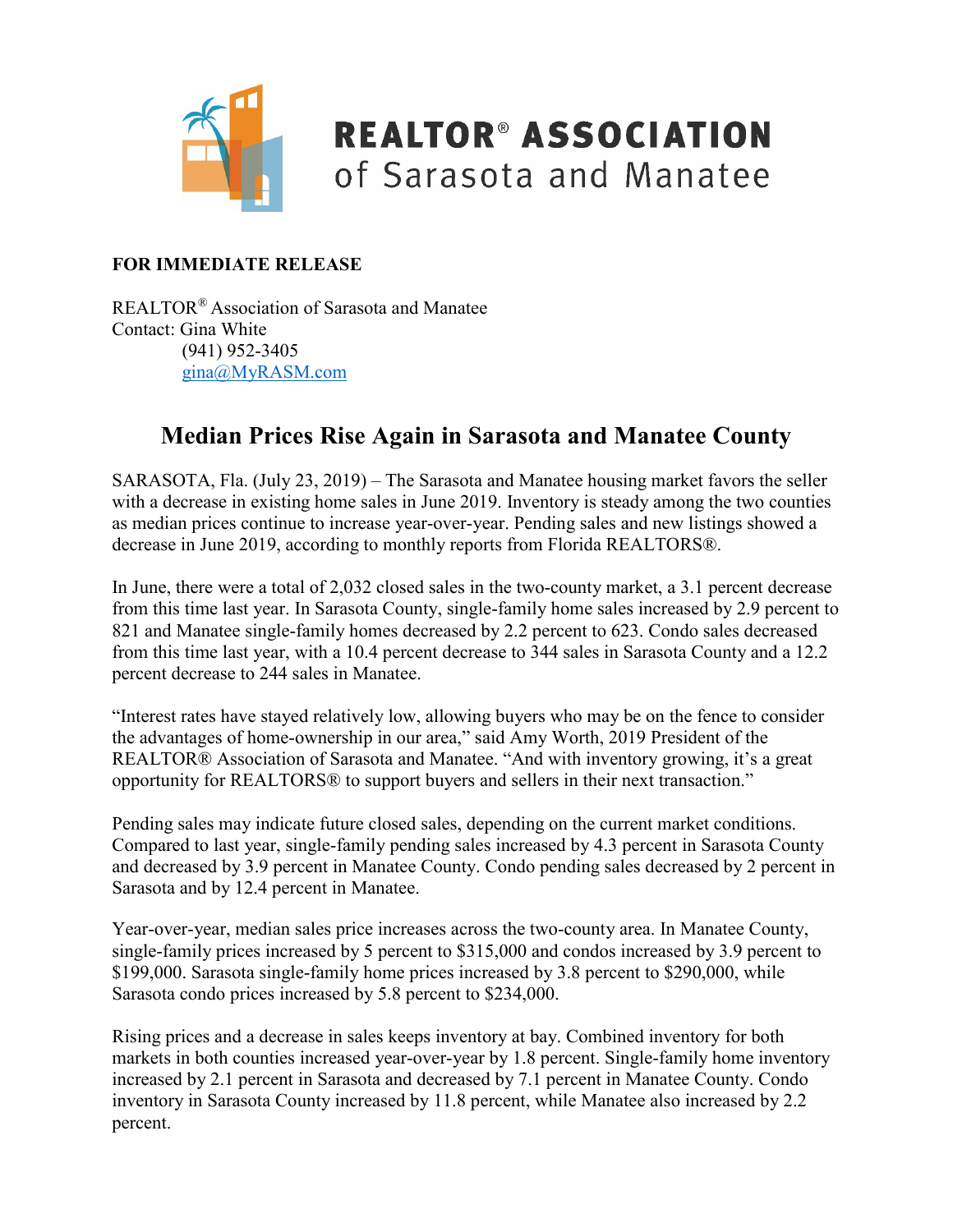"The market continues to adjust to a more balanced position as inventory grows amid rising prices," added Worth. "But, new inventory is needed to help us toward a stable market. New construction is offering additional options to buyers, opposed to existing homes."

In June 2019, the month's supply of single-family homes increased in Sarasota, but decreased in Manatee. The benchmark for a balanced market is 5.5 months of inventory. Sarasota singlefamily homes increased by 2.4 percent to a 4.2-month supply, while the condo market sits at a 5.3-month supply, a 20.5 percent increase from this time last year. As for Manatee County, single-family home supply decreased by 12.2 percent to a 3.6-month supply, while condos showed no change and continue to sit at a 4.1-month supply for condos.

As for new listings, the number of properties put onto the market during the month decreased across the two-county area. New listings for single-family homes decreased by 8.6 percent in Sarasota and decreased by 12 percent in Manatee. Condo new listings in Manatee decreased by 9.5 percent, while Sarasota decreased by 11.5 percent.

Monthly reports are provided by Florida REALTORS® with data compiled from My Florida Regional Multiple Listing Service. For comprehensive statistics dating back to 2005, visit [www.MyRASM.com/statistics.](http://www.myrasm.com/statistics)

#### ###

#### **About Realtor® Association of Sarasota and Manatee**

The REALTOR® Association of Sarasota and Manatee (RASM) is the largest real estate trade association in Sarasota and Manatee counties, serving over 6,500 members. RASM provides technology, training, networking and business support to members, and supports a healthy real estate market by upholding high professional and ethical standards through a Code of Ethics, ongoing education and certification programs. As the advocate for the real estate brokerage industry, RASM is the Voice for Real Estate® in the Sarasota/Manatee region. For more information, call (941) 952-3400 or visi[t www.myrasm.com.](http://www.myrasm.com/)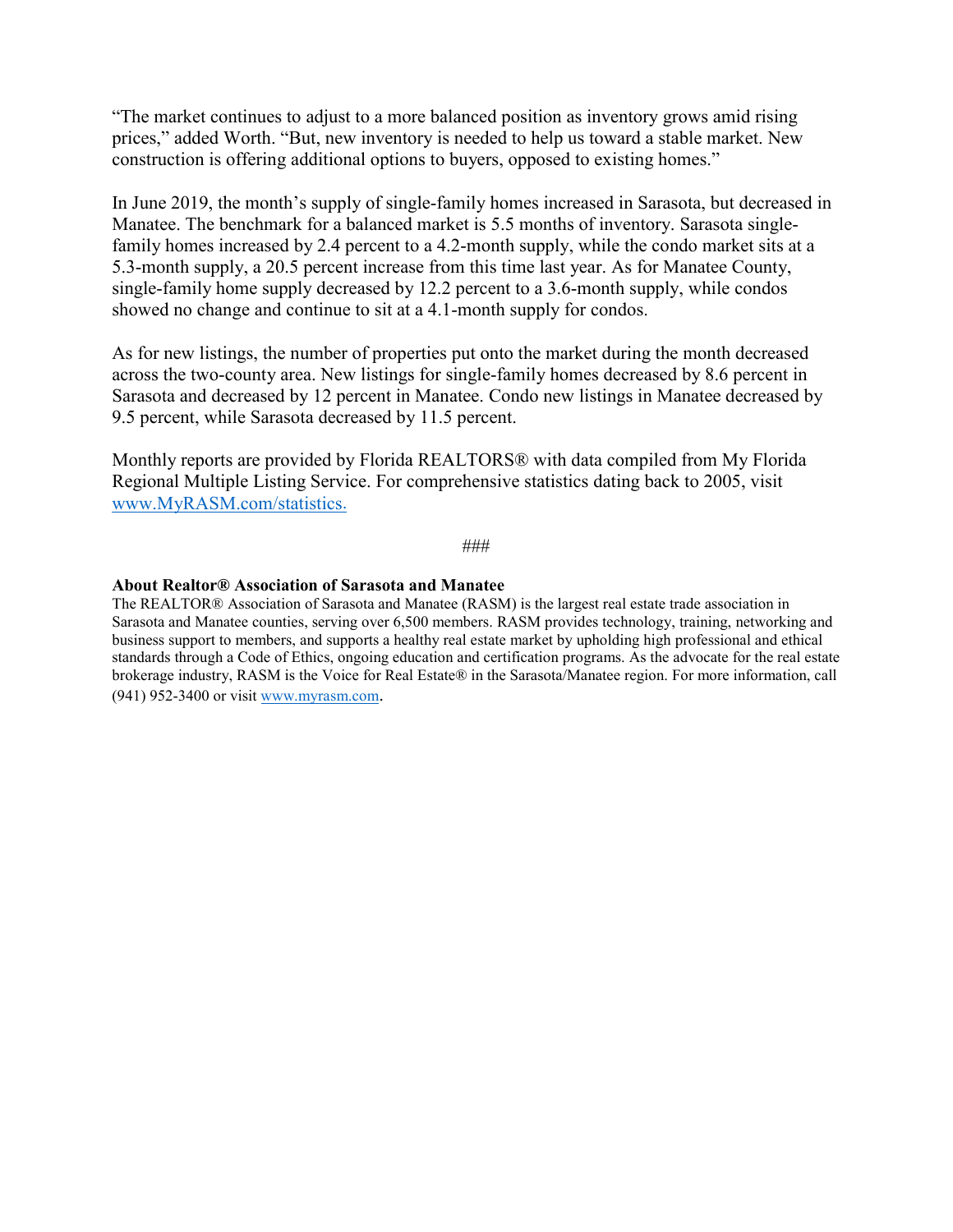#### Monthly Market Summary - June 2019 Sarasota County Single Family Homes





**Inventory**

**Median Sale Price**

**Median Sale Price** 

**Closed Sales**

|                                        | <b>June 2019</b> | <b>June 2018</b> | <b>Percent Change</b><br>Year-over-Year |
|----------------------------------------|------------------|------------------|-----------------------------------------|
| <b>Closed Sales</b>                    | 821              | 798              | 2.9%                                    |
| Paid in Cash                           | 261              | 269              | $-3.0%$                                 |
| <b>Median Sale Price</b>               | \$290,000        | \$279,500        | 3.8%                                    |
| Average Sale Price                     | \$397,227        | \$413,562        | $-3.9%$                                 |
| Dollar Volume                          | \$326.1 Million  | \$330.0 Million  | $-1.2%$                                 |
| Med. Pct. of Orig. List Price Received | 94.7%            | 95.2%            | $-0.5%$                                 |
| <b>Median Time to Contract</b>         | 64 Days          | 52 Days          | 23.1%                                   |
| Median Time to Sale                    | 108 Days         | 103 Days         | 4.9%                                    |
| <b>New Pending Sales</b>               | 753              | 722              | 4.3%                                    |
| New Listings                           | 729              | 798              | $-8.6%$                                 |
| Pending Inventory                      | 1,109            | 1,006            | 10.2%                                   |
| Inventory (Active Listings)            | 2,805            | 2,748            | 2.1%                                    |
| Months Supply of Inventory             | 4.2              | 4.1              | 2.4%                                    |

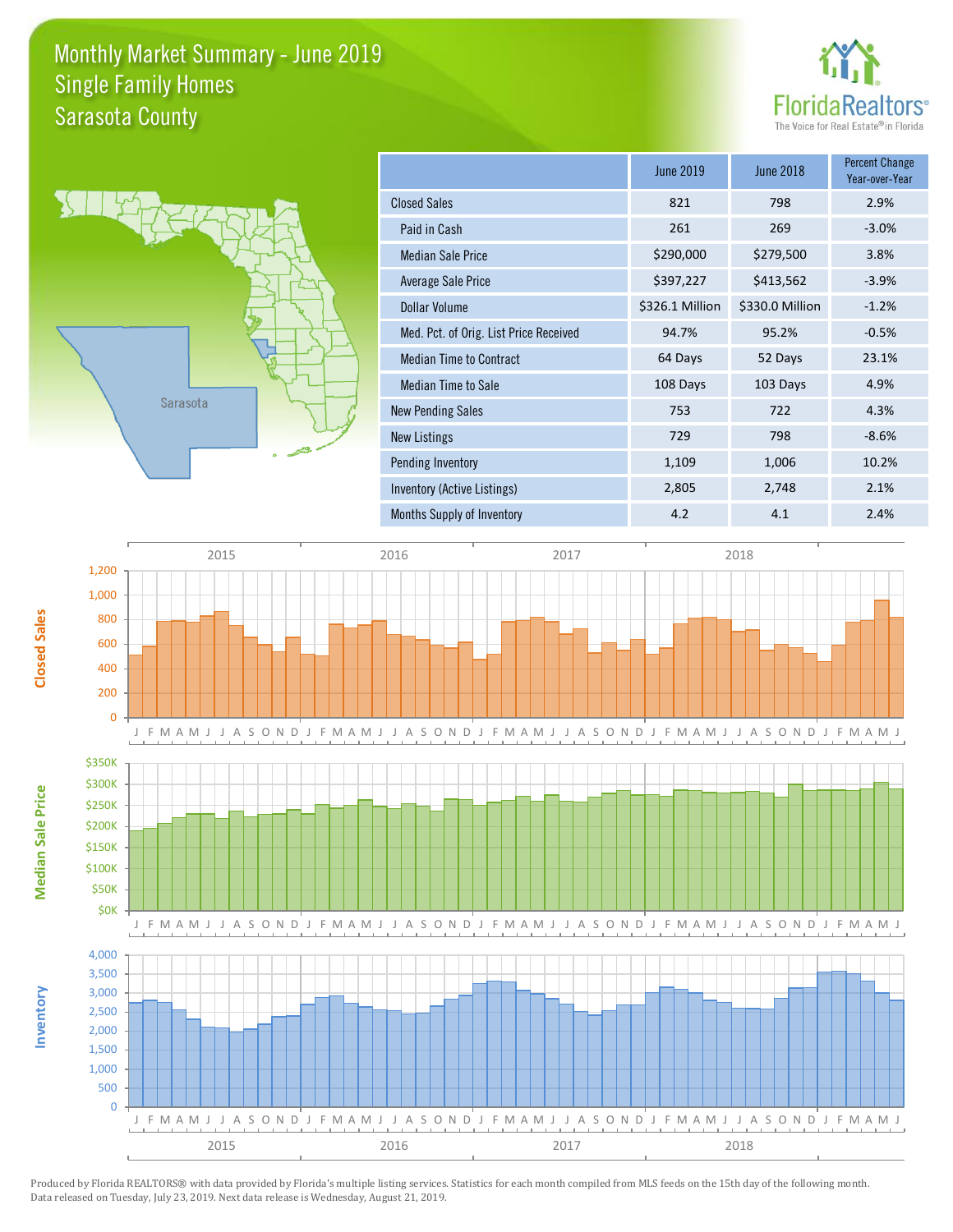#### Monthly Market Summary - June 2019 Manatee County Single Family Homes





**Inventory**

**Median Sale Price**

**Median Sale Price** 

**Closed Sales**

|                                        | <b>June 2019</b> | <b>June 2018</b> | <b>Percent Change</b><br>Year-over-Year |
|----------------------------------------|------------------|------------------|-----------------------------------------|
| <b>Closed Sales</b>                    | 623              | 637              | $-2.2%$                                 |
| Paid in Cash                           | 157              | 170              | $-7.6%$                                 |
| <b>Median Sale Price</b>               | \$315,000        | \$300,000        | 5.0%                                    |
| Average Sale Price                     | \$397,987        | \$365,637        | 8.8%                                    |
| Dollar Volume                          | \$247.9 Million  | \$232.9 Million  | 6.5%                                    |
| Med. Pct. of Orig. List Price Received | 96.0%            | 96.2%            | $-0.2%$                                 |
| <b>Median Time to Contract</b>         | 49 Days          | 42 Days          | 16.7%                                   |
| Median Time to Sale                    | 102 Days         | 90 Days          | 13.3%                                   |
| <b>New Pending Sales</b>               | 595              | 619              | $-3.9%$                                 |
| <b>New Listings</b>                    | 599              | 681              | $-12.0%$                                |
| Pending Inventory                      | 897              | 877              | 2.3%                                    |
| Inventory (Active Listings)            | 1,982            | 2,133            | $-7.1%$                                 |
| Months Supply of Inventory             | 3.6              | 4.1              | $-12.2%$                                |

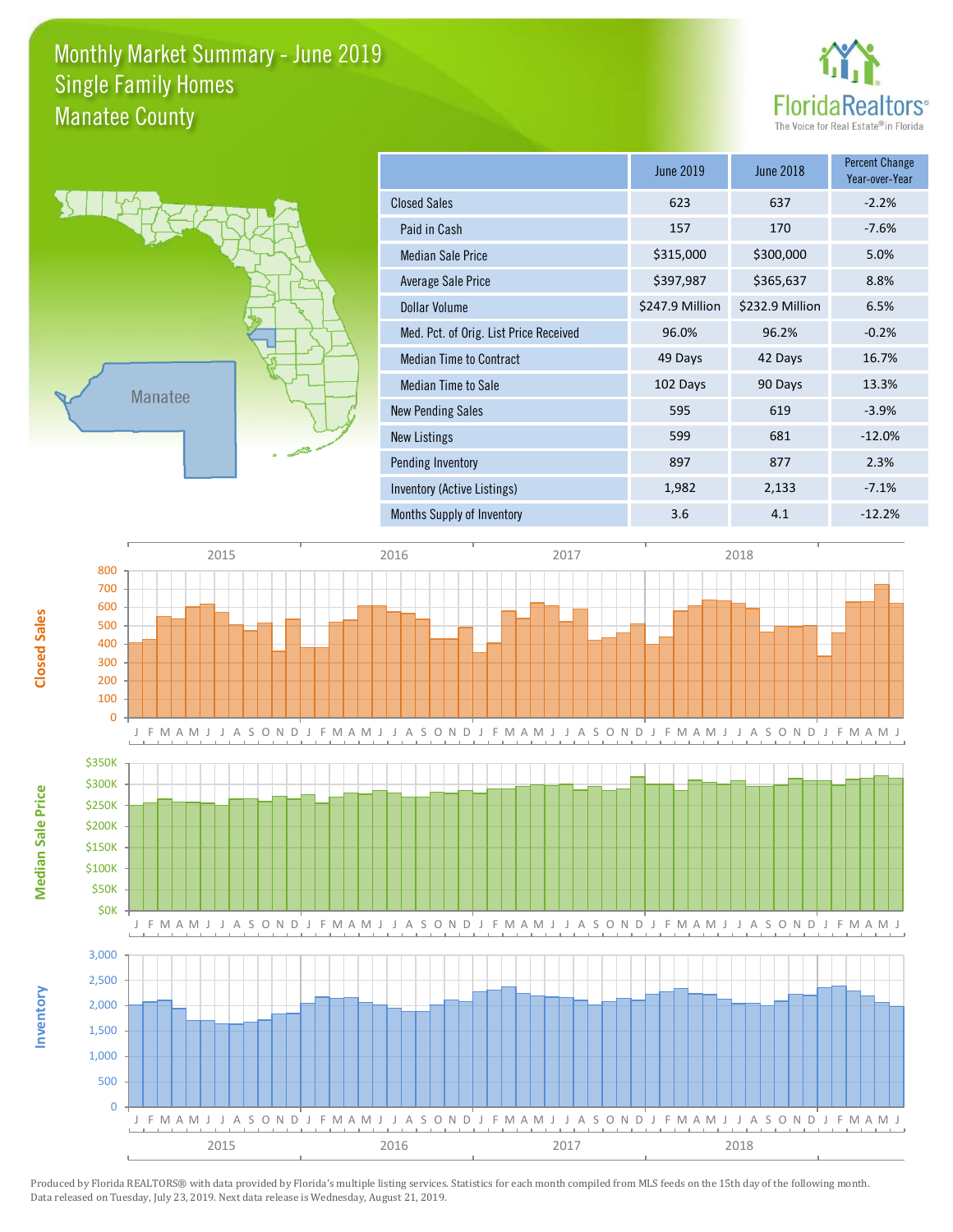### Monthly Market Summary - June 2019 Sarasota County Townhouses and Condos





**Inventory**

**Median Sale Price**

**Median Sale Price** 

**Closed Sales**

|                                        | <b>June 2019</b> | June 2018       | <b>Percent Change</b><br>Year-over-Year |
|----------------------------------------|------------------|-----------------|-----------------------------------------|
| <b>Closed Sales</b>                    | 344              | 384             | $-10.4%$                                |
| Paid in Cash                           | 193              | 221             | $-12.7%$                                |
| <b>Median Sale Price</b>               | \$234,000        | \$221,250       | 5.8%                                    |
| <b>Average Sale Price</b>              | \$306,559        | \$332,009       | $-7.7%$                                 |
| <b>Dollar Volume</b>                   | \$105.5 Million  | \$127.5 Million | $-17.3%$                                |
| Med. Pct. of Orig. List Price Received | 94.1%            | 94.0%           | 0.1%                                    |
| <b>Median Time to Contract</b>         | 79 Days          | 58 Days         | 36.2%                                   |
| <b>Median Time to Sale</b>             | 123 Days         | 105 Days        | 17.1%                                   |
| <b>New Pending Sales</b>               | 338              | 345             | $-2.0%$                                 |
| <b>New Listings</b>                    | 299              | 338             | $-11.5%$                                |
| <b>Pending Inventory</b>               | 590              | 569             | 3.7%                                    |
| Inventory (Active Listings)            | 1,709            | 1,528           | 11.8%                                   |
| <b>Months Supply of Inventory</b>      | 5.3              | 4.4             | 20.5%                                   |

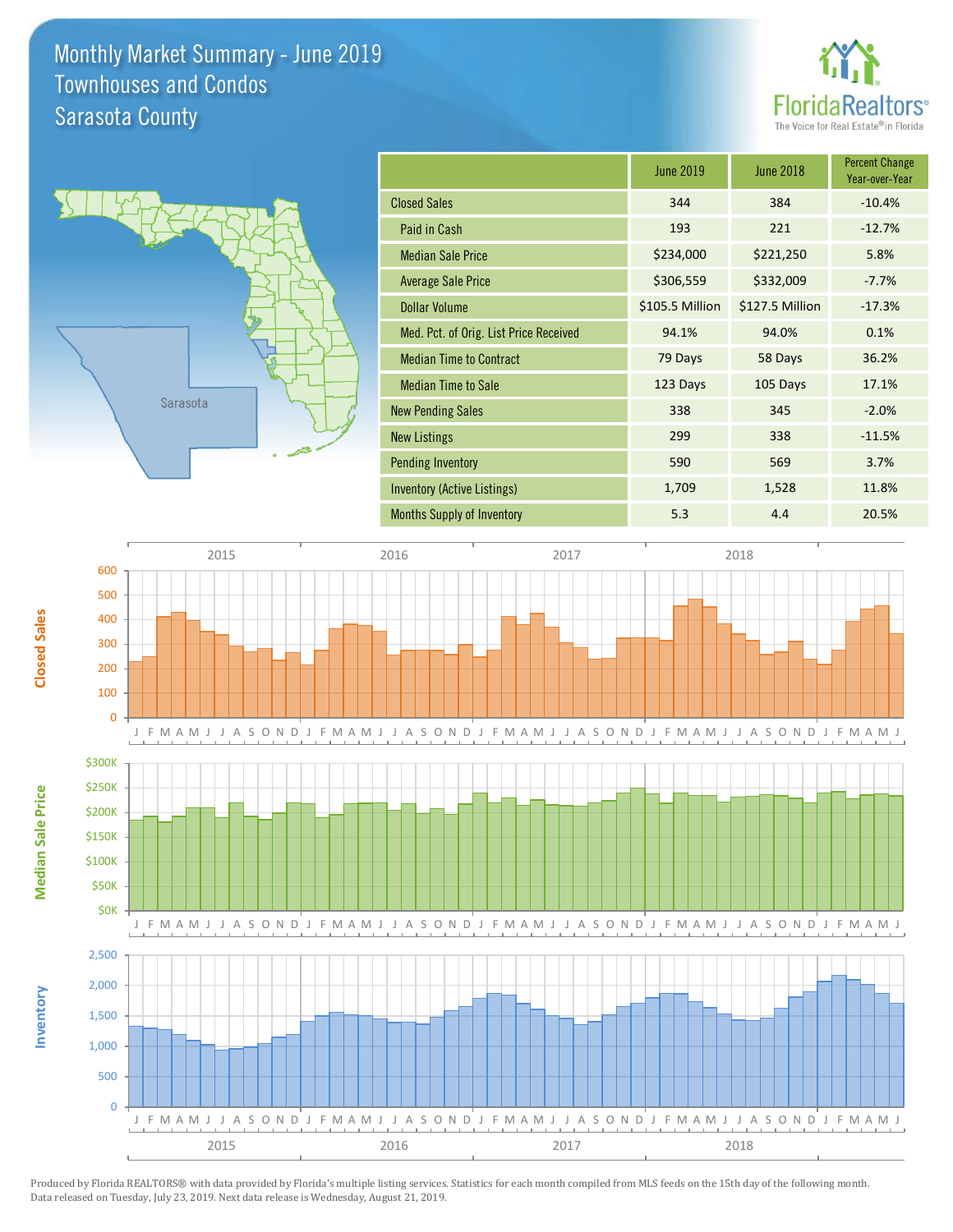### Monthly Market Summary - June 2019 Manatee County Townhouses and Condos





**Inventory**

**Median Sale Price**

**Median Sale Price** 

**Closed Sales**

|                                        | <b>June 2019</b> | <b>June 2018</b> | <b>Percent Change</b><br>Year-over-Year |
|----------------------------------------|------------------|------------------|-----------------------------------------|
| <b>Closed Sales</b>                    | 244              | 278              | $-12.2%$                                |
| Paid in Cash                           | 125              | 127              | $-1.6%$                                 |
| <b>Median Sale Price</b>               | \$199,000        | \$191,500        | 3.9%                                    |
| <b>Average Sale Price</b>              | \$236,307        | \$232,691        | 1.6%                                    |
| <b>Dollar Volume</b>                   | \$57.7 Million   | \$64.7 Million   | $-10.9%$                                |
| Med. Pct. of Orig. List Price Received | 95.0%            | 93.8%            | 1.3%                                    |
| <b>Median Time to Contract</b>         | 58 Days          | 66 Days          | $-12.1%$                                |
| <b>Median Time to Sale</b>             | 101 Days         | 111 Days         | $-9.0%$                                 |
| <b>New Pending Sales</b>               | 218              | 249              | $-12.4%$                                |
| <b>New Listings</b>                    | 218              | 241              | $-9.5%$                                 |
| <b>Pending Inventory</b>               | 328              | 335              | $-2.1%$                                 |
| Inventory (Active Listings)            | 916              | 896              | 2.2%                                    |
| <b>Months Supply of Inventory</b>      | 4.1              | 4.1              | 0.0%                                    |

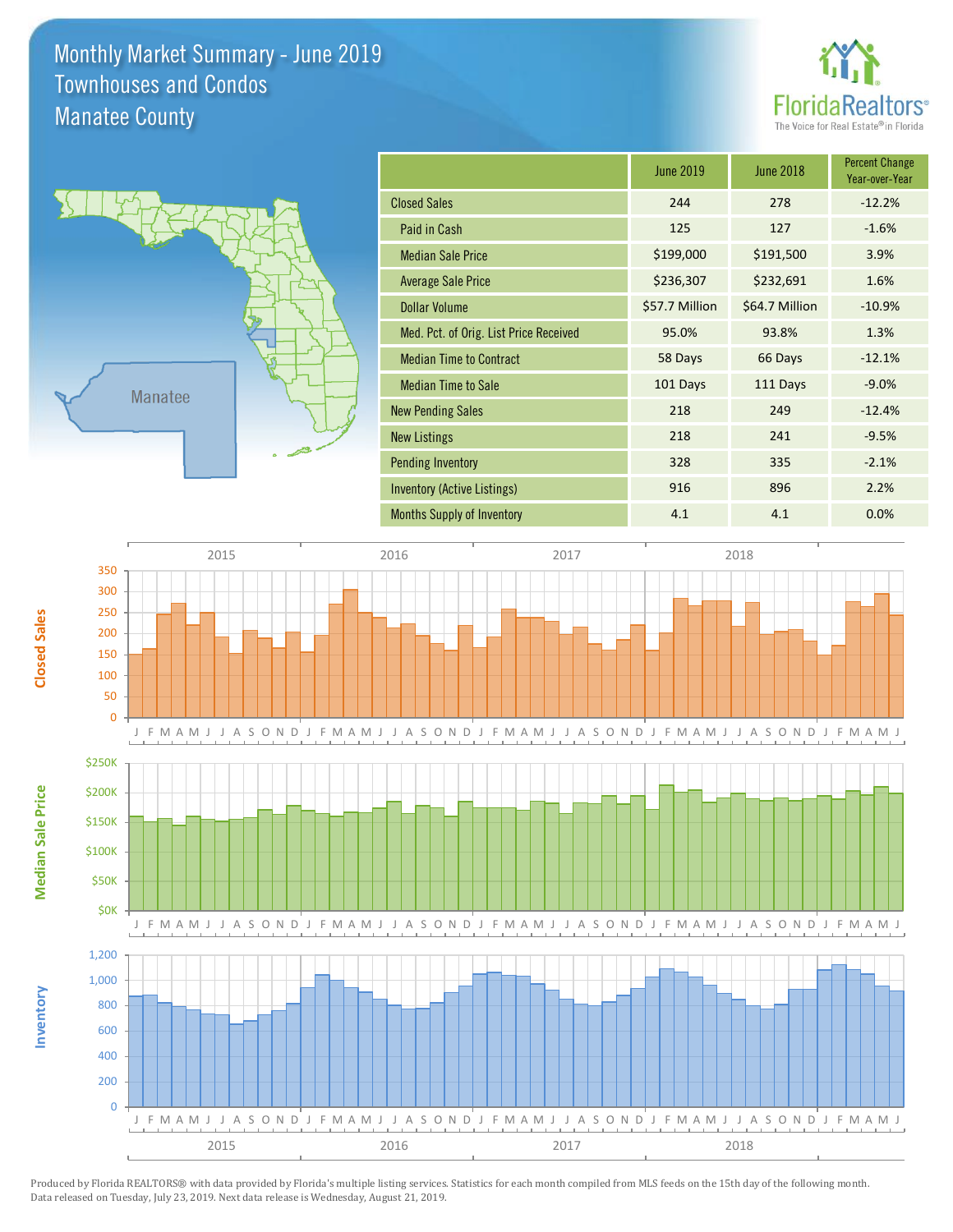

# **REALTOR® ASSOCIATION** of Sarasota and Manatee

# **Expanded Statistical Report**

# Sarasota and Manatee Counties **June 2019**

## For more detailed reports, visit http://www.MyRASM.com/statistics/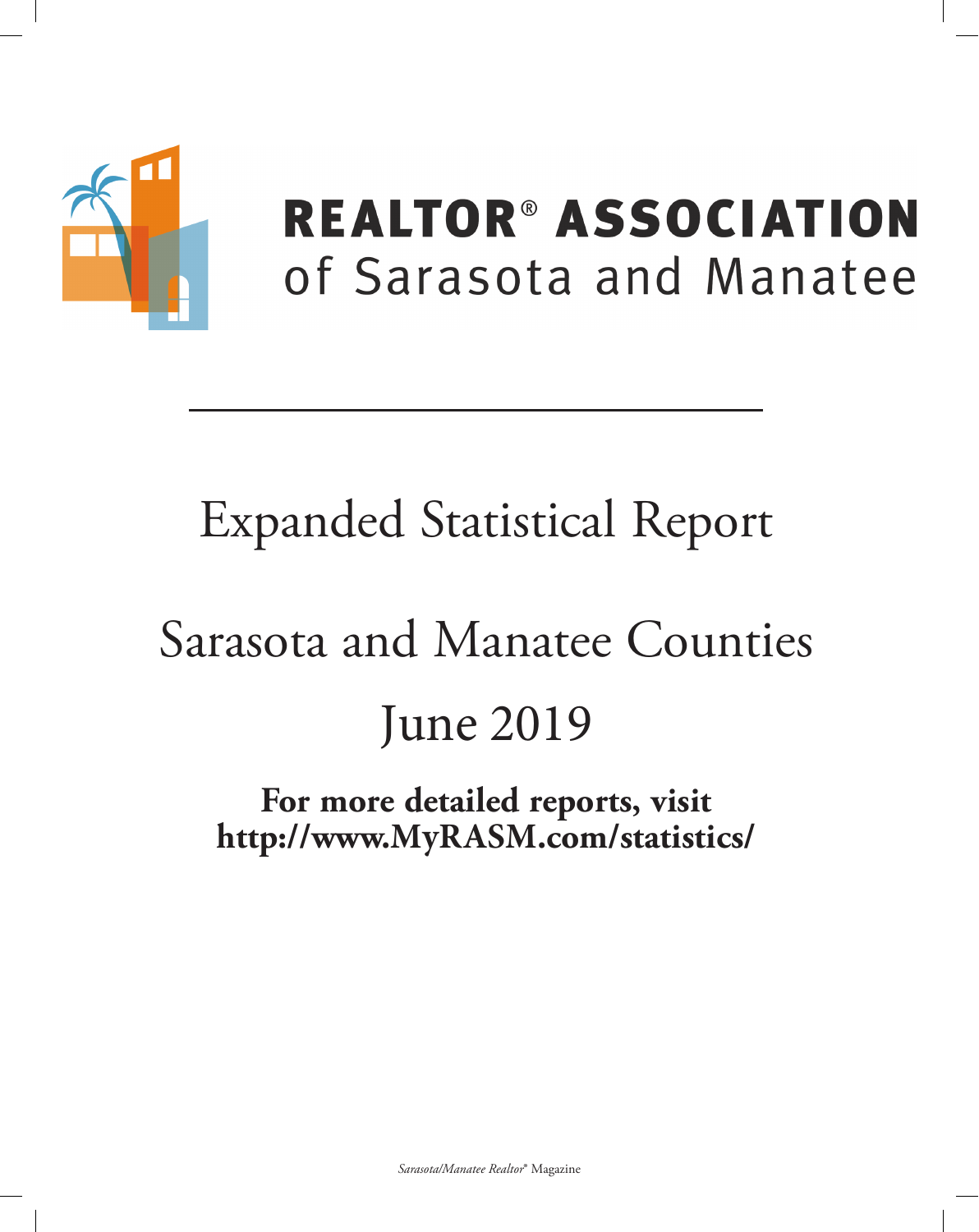#### Monthly Distressed Market - June 2019 Sarasota County Single Family Homes







Produced by Florida REALTORS® with data provided by Florida's multiple listing services. Statistics for each month compiled from MLS feeds on the 15th day of the following month. Data released on Tuesday, July 23, 2019. Next data release is Wednesday, August 21, 2019.

**Median Sale Price**

Median Sale Price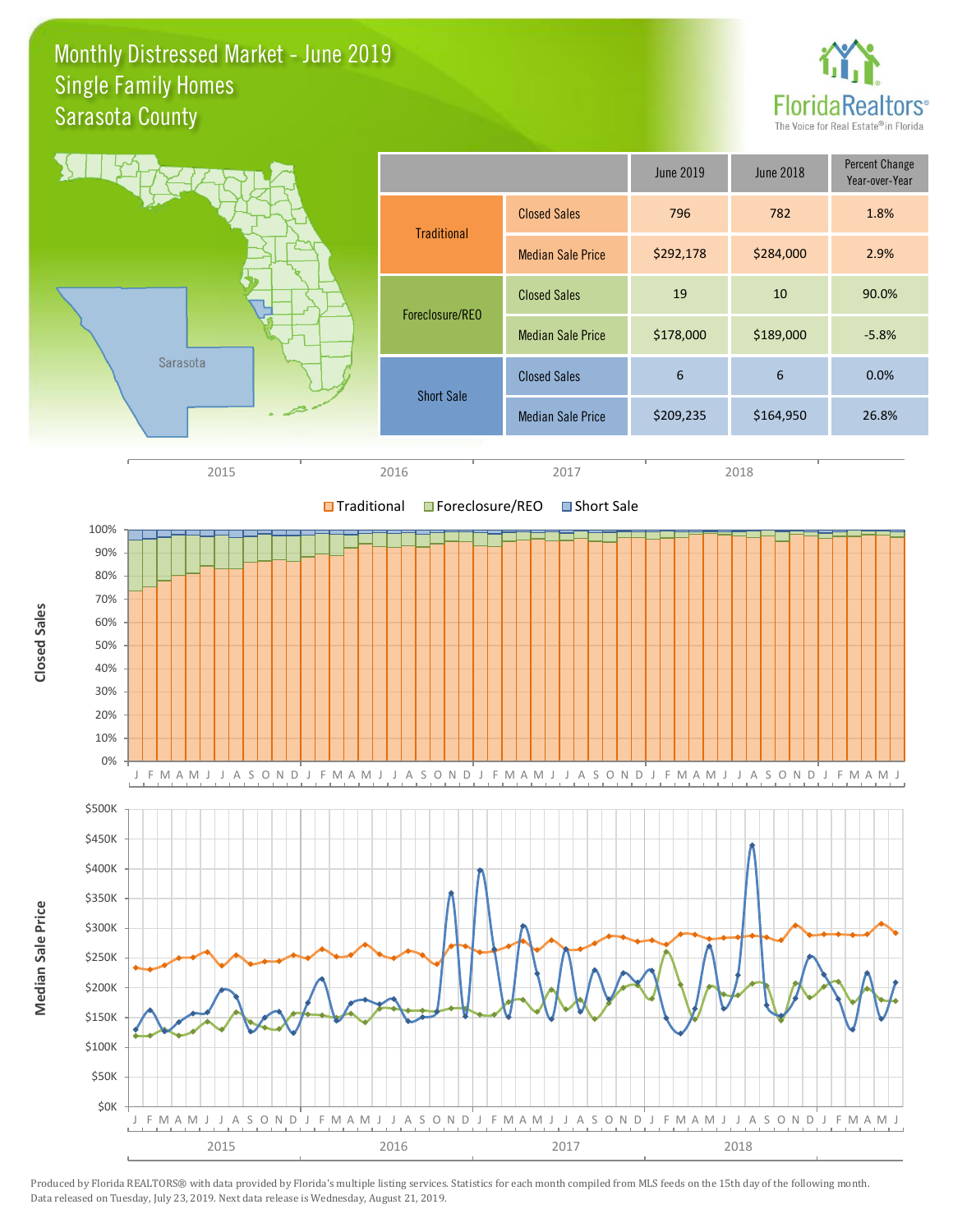#### Monthly Distressed Market - June 2019 Manatee County Single Family Homes

\$0K





Produced by Florida REALTORS® with data provided by Florida's multiple listing services. Statistics for each month compiled from MLS feeds on the 15th day of the following month. Data released on Tuesday, July 23, 2019. Next data release is Wednesday, August 21, 2019.

2015 2016 2017 2018

J F M A M J J A S O N D J F M A M J J A S O N D J F M A M J J A S O N D J F M A M J J A S O N D J F M A M J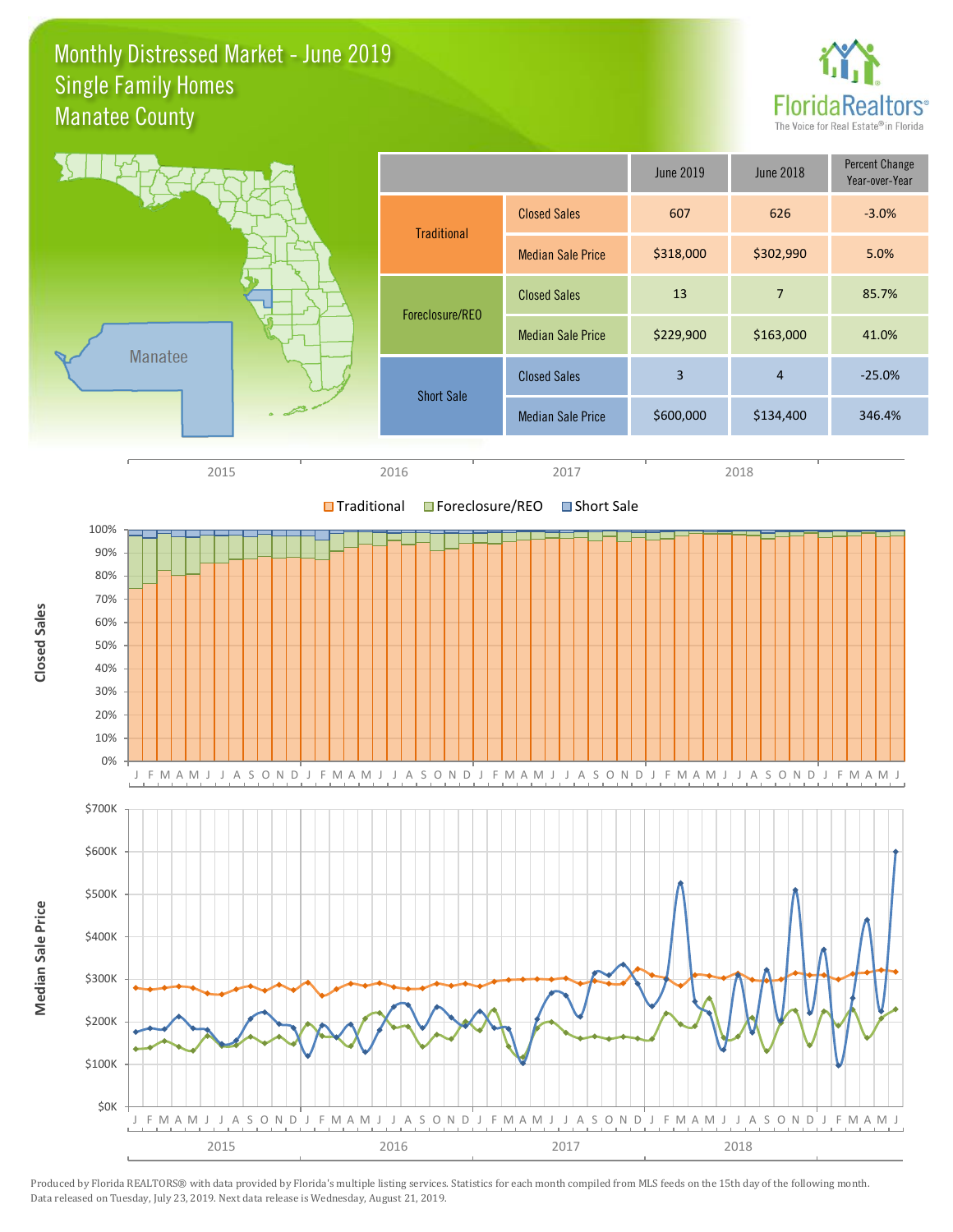Monthly Distressed Market - June 2019 Sarasota County Townhouses and Condos